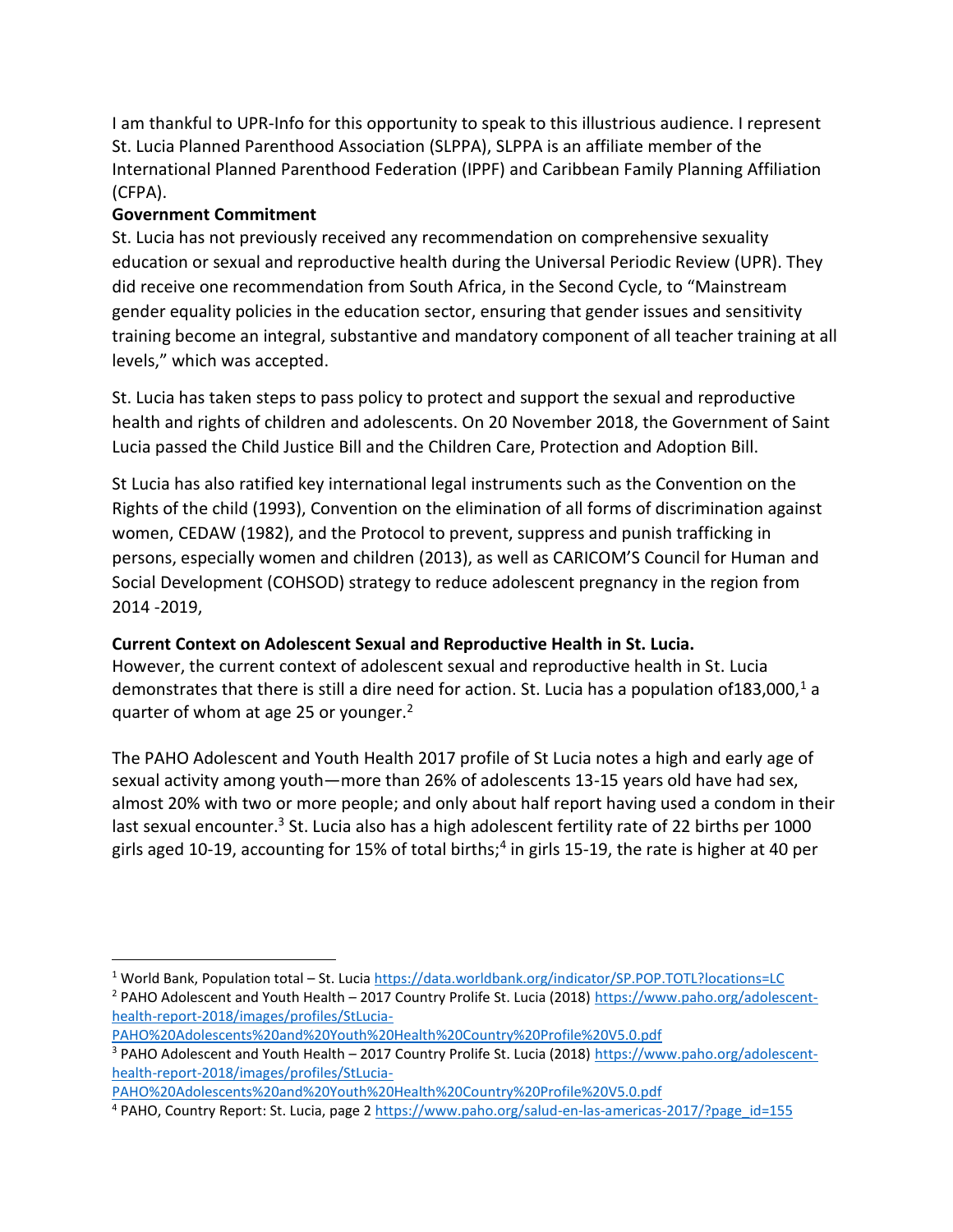1000.<sup>5</sup> Youth ages 15-24 years account for 17% of new HIV infections.<sup>6</sup> The St. Lucia Multiple Indicator Cluster survey 2012 in the chapter on Child Protection reports 3% of women aged 15- 49 were married or in a union before the age of 15 and demonstrated a strong relationship between early marriage/union and women from the poorest households. Of *reported* cases of child abuse between 2015-2015, 34% of the 1,341 cases were sexual abuse, with girls representing over 70% of victims.<sup>7</sup> Girls ages 12-16 are the largest group of victims, many of which are incest cases.<sup>8</sup>

These statistics on sexual abuse and child abuse in general is alarming, considering that adolescents victims as a result of Covid-19 are now forced to be at home full time, trapped with the very perpetrators whom they fear. It is critical that as a nation with negligible social safety nets we be proactive in giving adolescents full access to services and information that would enable them to protect themselves and the skills set to develop positive coping skills through the expansion of comprehensive sexuality education.

While St. Lucia does have a Health and Family Life Education curriculum, an abstinence-only educational program, an impact study conducted by UNICEF which included St. Lucia, revealed no pattern of significant positive effects. In fact, many sexual and reproductive health outcomes actually worsened during this time. Unfortunately, this study failed to analyze the impact of teacher bias and their general discomfort with the lessons on sexuality. This is important, because through our work at primary and secondary schools we have discovered that teacher bias and general discomfort with SRH topics is an important issue locally.

The St. Lucia Multiple Indicator Cluster survey 2012 in the chapter on Child Protection reports 3% of women aged 15-49 were married or in a union before the age of 15 and demonstrated a strong relationship between early marriage/union and women from the poorest households. Of *reported* cases of child abuse between 2015-2015, 34% of the 1,341 cases were sexual abuse, with girls representing over 70% of victims.<sup>9</sup> Girls ages 12-16 are the largest group of victims, many of which are incest cases.<sup>10</sup>

These statistics on sexual abuse and child abuse in general is alarming, considering that adolescents victims as a result of Covid-19 are now forced to be at home full time, trapped with the very perpetrators whom they fear. It is critical that as a nation with negligible social safety nets we be proactive in giving adolescents full access to services and information that would

[http://hdr.undp.org/sites/all/themes/hdr\\_theme/country-notes/LCA.pdf](http://hdr.undp.org/sites/all/themes/hdr_theme/country-notes/LCA.pdf) p. 6 <sup>6</sup> PAHO Adolescent and Youth Health, page 79.

<sup>5</sup> UNDP, Human Development Report 2019, Inequalities in Human Development in the 21st Century: Briefing note for countries on the 2019 Human Development Report, Saint Lucia (2019)

<sup>7</sup> UNICEF, Situation Analysis of Children in St. Lucia (2017)

[https://www.unicef.org/easterncaribbean/media/1711/file/SiTan%20St.%20Lucia%20document.pdf,](https://www.unicef.org/easterncaribbean/media/1711/file/SiTan%20St.%20Lucia%20document.pdf) Page 9, 42 <sup>8</sup> Ibid.

<sup>9</sup> UNICEF, Situation Analysis of Children in St. Lucia (2017)

[https://www.unicef.org/easterncaribbean/media/1711/file/SiTan%20St.%20Lucia%20document.pdf,](https://www.unicef.org/easterncaribbean/media/1711/file/SiTan%20St.%20Lucia%20document.pdf) Page 9, 42  $10$  Ibid.